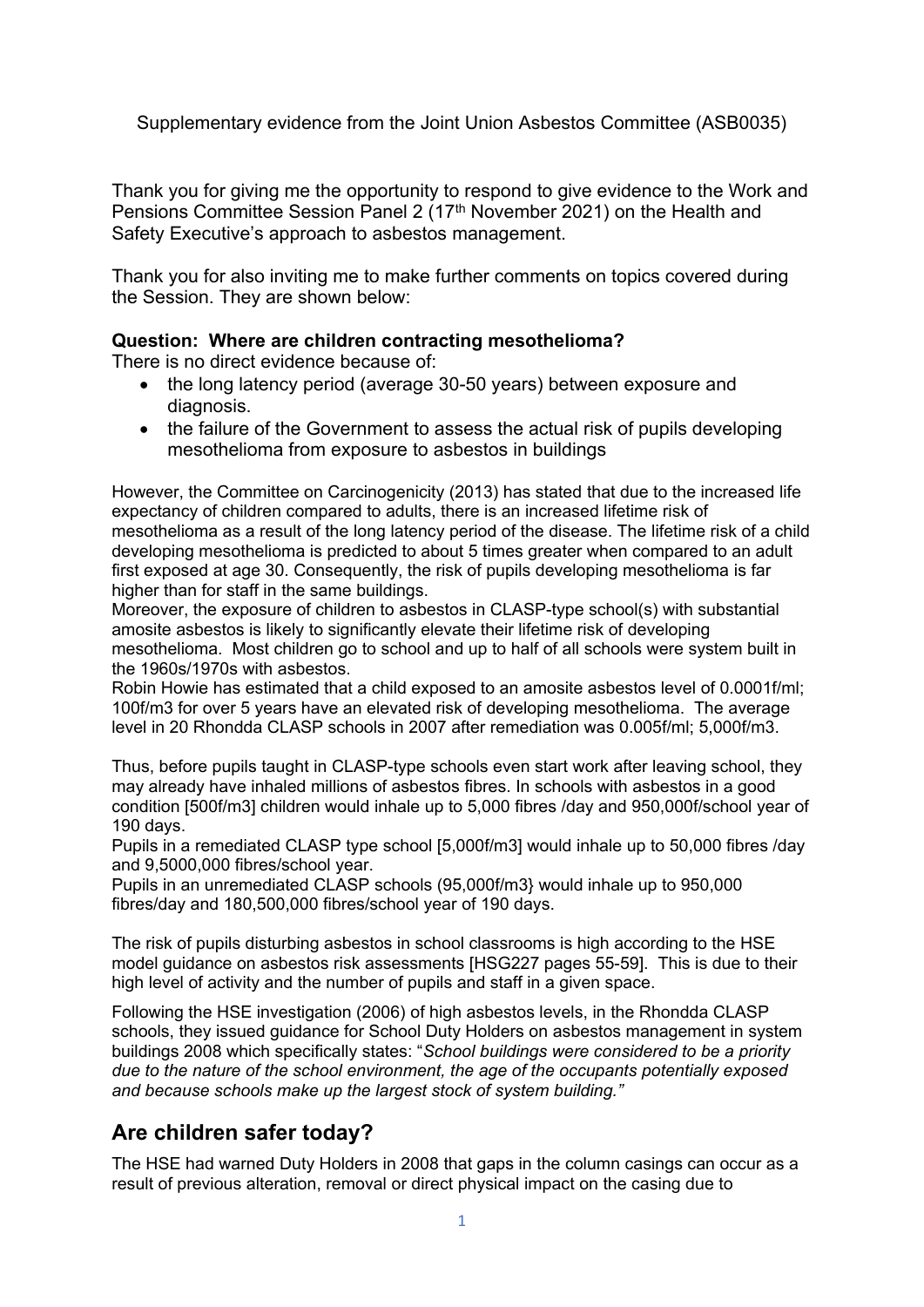maintenance, construction or window installation works. However, the JUAC 2021 investigation into asbestos management in 60 CLASP schools found only a third of Duty Holders provided evidence of the required monitoring and remediation of columns and damaged/missing ceiling tiles and 10 of the schools did not even cite the asbestos clad columns in their survey/asbestos register / asbestos management plans which are typically found in their CLASP Mark4/4b schools.

Moreover, the JUAC investigation of the 60 CLASP Mark 4/4b schools found that there was still substantial accessible and inaccessible asbestos located throughout almost all the schools. Locations included: door and window surrounds, boxing, doors, floor tiles, warm air cabinet heaters, storerooms and cupboards, asbestos wall panels / linings and boarding, ceiling tiles and ceiling voids, structural columns and boxing. The JUAC report 2021 also summarises the research findings which indicate the potentially high airborne asbestos levels after asbestos disturbance in those locations [See JUAC Report 2021: Table 8 page 36].

The DfE School Condition Data surveys indicate that 23% of the school estate's condition need is in school blocks from the 1960s, making it the highest source of condition need, followed by the two decades either side of it (DfE Condition of Schools building survey. Key findings. May 2021). These include the buildings known to contain substantial asbestos throughout which have already exceeded their expected life span. Asbestos ageing and deterioration due to water ingress, damage from renovation/maintenance activities and everyday disturbance are likely to have increased the level of unknown exposure to asbestos from within the building structure.

The damaged and deteriorating CLASP-type buildings and ineffective asbestos management and regulations means that children are likely to have a far higher risk of developing mesothelioma in schools today.

## **CLASP schools:**

According to the HSE 2008 Guidance for Duty Holders of system buildings:

"CLASP and SCOLA system buildings and others where similar construction techniques have been used, built between 1945 and 1980, normally have amosite containing AIB around the steel columns (although other types of Asbestos containing materials (ACMs) and non-asbestos materials are also found). ACMs may also have been used as column packing and may be found in blind boxes to the window frames. ACMs may also have been used in these buildings as unrecorded substitute items where there were material shortages and/or poor supervision. In addition, excess or waste ACMs may have been left hidden inside columns or panels and ceiling voids. Consequently, asbestos may be found in some unexpected locations and the presumption should be that ACMs would be present in other concealed areas."

Other makes of system buildings and extensions to traditional buildings may also have a similar construction technique. This is why the HSE recommended that Duty Holders check all system buildings for gaps/damage to columns and missing/damaged ceiling tiles.

The HSE refers to all buildings that have asbestos clad columns as **CLASP-type.** Responses to the HSE 2009 Questionnaire [HSE. Questionnaire survey on asbestos management in local authority system-built schools – Alphabetical list of responses – July 2009] to all Duty Holders in England indicated that there were over 6,000 system buildings in England. However, not all Duty Holders responded to the original questionnaire and there is known to be confusion by some Duty Holders about the actual make of their system buildings. According to SCAPE:

*"About half the school buildings in the UK are constructed using a building System. Most of the System built schools were constructed in the 60's and 70's." [*Scape System Build Ltd School Guides, School building Overview, Building Systems. www.scapebuild.co.uk].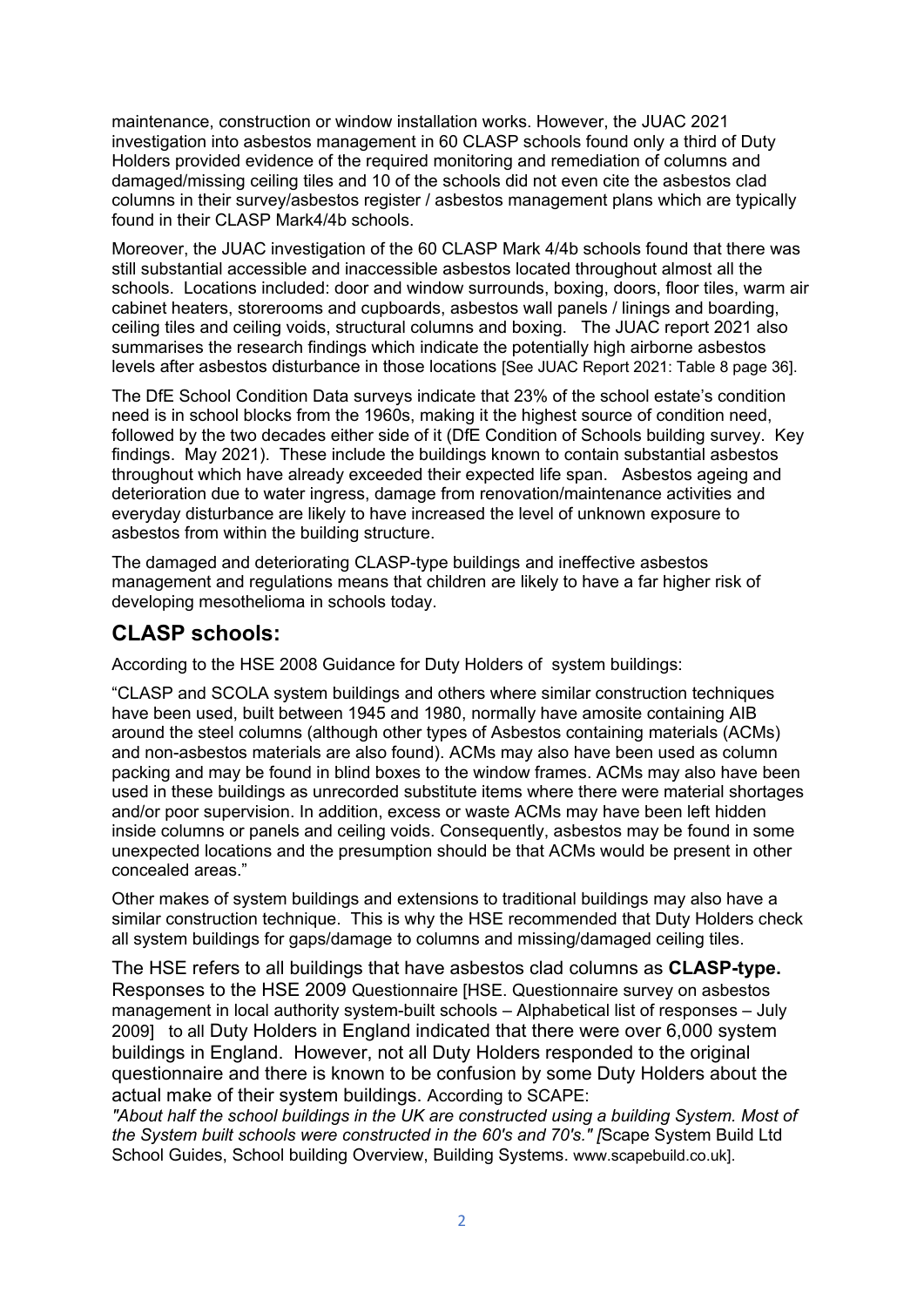*This was the period when substantial amosite asbestos was used in the construction of system buildings.*

CLASP-type school buildings are widely spread throughout England, Wales and Scotland. The Table below shows the distribution of:

- system buildings throughout England in 2009.
- The main CLASP-type system buildings: CLASP, SCOLA, MACE, SEAC, Hills, Method

| Location                  | All  | <b>CLASP</b> | <b>SCOLA</b>   | <b>MACE</b> | <b>SEAC</b> | <b>HILLS</b> | <b>METHOD</b> |
|---------------------------|------|--------------|----------------|-------------|-------------|--------------|---------------|
| <b>East England</b>       | 745  | 5            |                |             | 327         | 37           |               |
| East Midlands             | 1870 | 1072         | 81             |             |             | 100          | 44            |
| London                    | 371  |              | $\overline{2}$ | 29          | 33          | 9            | 10            |
| <b>NE England</b>         | 332  | 283          | 4              |             |             | $\mathbf 0$  |               |
| <b>NW England</b>         | 967  | 83           | 151            |             |             | $\mathbf 0$  |               |
| SE England                | 1636 | 92           | 467            |             | 709         | 10           | 22            |
| SW England                | 1385 | 48           | 48             |             |             | 21           | 321           |
| W Midlands                | 818  | 140          | 239            |             |             | 8            | 0             |
| Yorkshire &<br>Humberside | 555  | 198          | 61             |             |             | 3            | $\mathbf 0$   |
| Total number              | 8679 | 1921         | 1053           | 29          | 1069        | 188          | 397           |

#### **Number of system buildings (dated from 1945-1980) \***

 Data from HSE Questionnaire survey on asbestos management in local authority system-built schools – Alphabetical list of responses – July 2010.

System buildings were usually constructed using asbestos and the CLASP-type system buildings have asbestos integrated into their structure. This is costly and difficult to remove. The Nottinghamshire County Council Report has outlined why CLASP building replacement rather than asbestos removal is more cost effective and produces an improved learning environment. Issues of Using CLASP to transform learning – Nottinghamshire County Council. 2008

The potentially high number of system buildings that could be unsafe means that Government needs to provide a measure of the actual risk of developing mesothelioma in each school so it can estimate the cost of preventing asbestos exposure and prioritise the most unsafe buildings first.

## **Is compliance an issue?**

The JUAC submission to the DWP inquiry outlined the widespread failure of 60 Mark4/4b CLASP schools to provide evidence of compliance with the detailed asbestos management regulations, ACOP and HSE guidance. See response to Q1 Section C Example 2.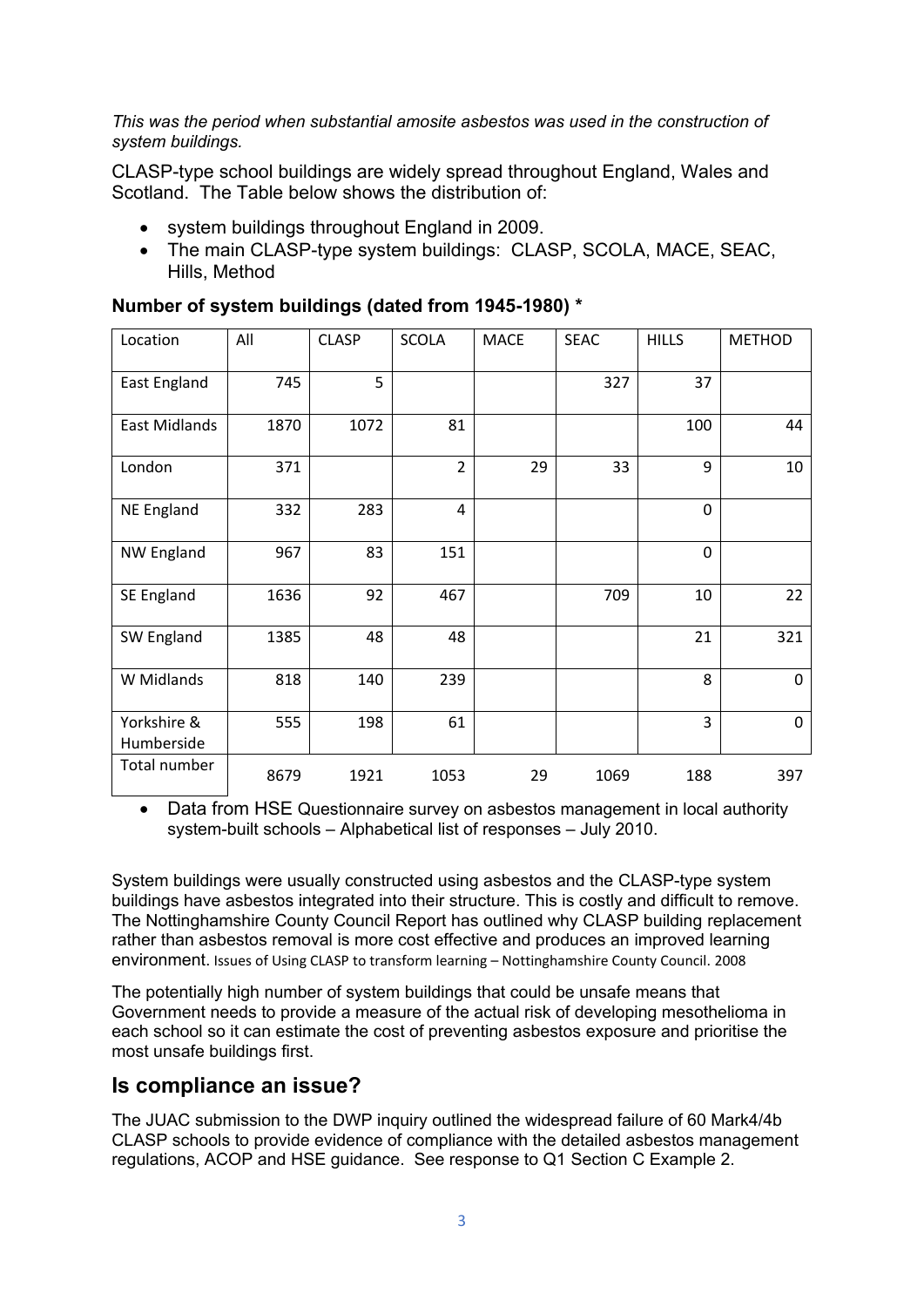With over 22,000 schools in England alone there is a clear need for more stringent training and targeted support for Duty Holders of schools with substantial asbestos. For example:

- People who drive cars need a license that shows they have passed their driving test
- Doctors are required to pass exams and carry out supervised procedures on patients

In contrast training for Duty Holders of buildings with substantial asbestos – a Category 1 carcinogen – is not mandatory and there is no effective measure of the actual level of risk to their pupils and staff from cumulative asbestos exposure in their school buildings.

### **HSE Enforcement**

The JUAC submission to the DWP inquiry outlined HSE enforcement of school asbestos management following their inspection of 153 schools in 2013/2014.

At the Panel 2 hearing on 17<sup>th</sup> November, I outlined the proactive response of the HSE to the finding by asbestos contractors that a Rhondda CLASP school had levels above the Control level (100f/m3) which could not be reduced as required for reoccupation to the Clearance level (10,000f/m3).

The HSE response included investigation / risk reduction and asbestos management guidance 2008 for all Duty Holders of System buildings. This was followed by the HSE/DCSF questionnaire (2010) to all Duty Holders in England requesting details of the work they had done to reduce asbestos exposure according to the HSE 2008 guidance. The HSE followed up inadequate responses with advice, inspections and improvement notices.

However, I emphasised at the hearing that while the HSE proactive response reduced the asbestos levels significantly they were still, on average, 10 times higher than that found in schools with asbestos in a good condition. This was because asbestos levels 10 times higher than found in a school with asbestos in a good condition are wrongly deemed to be safe for long term occupation.

The problem for schools is that the Asbestos Regulations do not identify the risk of adults and children developing mesothelioma.

#### **HSE Managing asbestos in system-built schools: Summary of findings**

The questionnaire (HSE Questionnaire survey on asbestos management in local authority system-built schools – Alphabetical list of responses – July 2010) .and follow up inspections revealed that the majority of authorities had taken action to comply with the legal requirements to manage asbestos. The HSE findings are summarised below:

*Of the 152 authorities in England with responsibilities for schools, 107 provided satisfactory responses requiring no further action by HSE. HSE was satisfied those legal duties were understood and action was in place to deal with asbestos in any system-built premises.*

*Further contact with 45 authorities was considered necessary. Of these three subsequently provided satisfactory responses. Visits were made to the remaining 42 authorities and a sample of their schools, to review and confirm that asbestos management arrangements were in place, were robust, and complied with the Control of Asbestos Regulations 2006 and the Health and Safety at Work etc Act 1974.*

Of these 42 authorities, ten had to be contacted for failing to respond to the questionnaire and 13 *others because their responses were partial or incomplete. In addition, 19 authorities were contacted for verification inspections to determine levels of compliance with the law.*

*The majority of these follow up inspections by HSE confirmed that there was generally good compliance with the duty to manage asbestos and that action had been or was being taken in response to HSE advice. The opportunity was taken to give further advice to 32 authorities on*